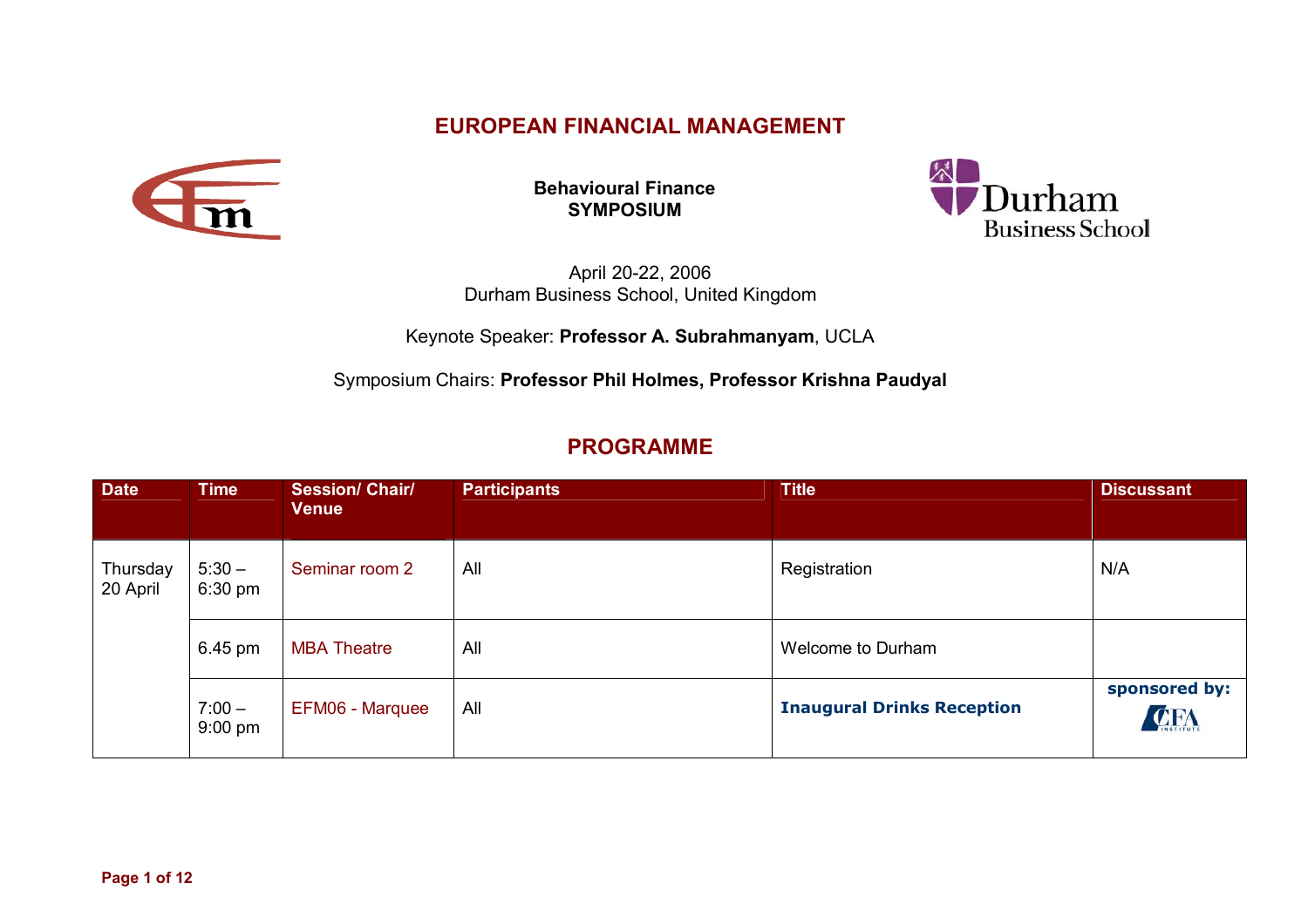|                    |                        |                                                                          |                                                                                                                                                                                                                             |                                                                                                                            | <b>Discussants</b>        |
|--------------------|------------------------|--------------------------------------------------------------------------|-----------------------------------------------------------------------------------------------------------------------------------------------------------------------------------------------------------------------------|----------------------------------------------------------------------------------------------------------------------------|---------------------------|
| Friday<br>21 April | $8:30 -$<br>$10:00$ am | Session 1<br>Chair:<br>Angelo<br>Ranaldo<br>Venue:<br><b>MBA</b> Theatre | Jūlija Dziguļska, Gunta Jurča, Jekaterina<br>Isajeva, Audrius Mozūras - Stockholm<br>School of Economics in Riga                                                                                                            | 004 - Is it possible to "Beat the<br>Monkey"? An Analysis of the Finnish<br><b>Mutual Fund Industry</b>                    | <b>Alistair Byrne</b>     |
|                    |                        |                                                                          | Alistair Byrne, David Blake, Andrew Cairns<br>and Kevin Dowd, University of Strathclyde;<br>Pensions Institute; Cass Business School;<br>Heriot-Watt University and Nottingham<br>University Business School, respectively. | 025 - The Stakeholder Pension<br>Lottery? An Analysis of the Default<br>Funds in UK Stakeholder Pension<br><b>Schemes</b>  | Toben Lütje               |
|                    |                        |                                                                          | Alexandra Niessen and Stefan Ruenzi,<br>University of Cologne and Centre for<br>Financial Research (CFR)                                                                                                                    | 070 - Sex Matters: Gender and Mutual<br>Funds                                                                              | Gunta Jurča               |
|                    |                        |                                                                          |                                                                                                                                                                                                                             |                                                                                                                            |                           |
| Friday<br>21 April | $8:30 -$<br>10:00 am   | Session 2                                                                | Michael Kaestner, Center for Research in                                                                                                                                                                                    | 104 – Investors' Misreaction to                                                                                            | João Vasco                |
|                    |                        | Chair:<br>Gregory<br><b>Koutmos</b>                                      | Finance, Montpellier University and CEROM                                                                                                                                                                                   | Unexpected Earnings: Evidence of<br>Simultaneous Overreaction and<br>Underreaction                                         | Soares                    |
|                    |                        | Venue:<br>Seminar<br>Room 1                                              | João Vasco Soares and Ana Paula Serra,<br>Facultade de Economia da Universidade do<br>Porto                                                                                                                                 | 120 - "Overreaction" and<br>"Underreaction": - Evidence for the<br>Portuguese Stock Market                                 | <b>Emilios Galariotis</b> |
|                    |                        |                                                                          | Konstantinos Kassimatis, Spyros Spyrou -<br>Athens University; Emilios Galariotis, Durham<br><b>Business School</b>                                                                                                         | 044 - Behavioral Characteristics of<br>Government Bond Investors Following<br><b>Market Shocks: International Evidence</b> | Michael Kaestner          |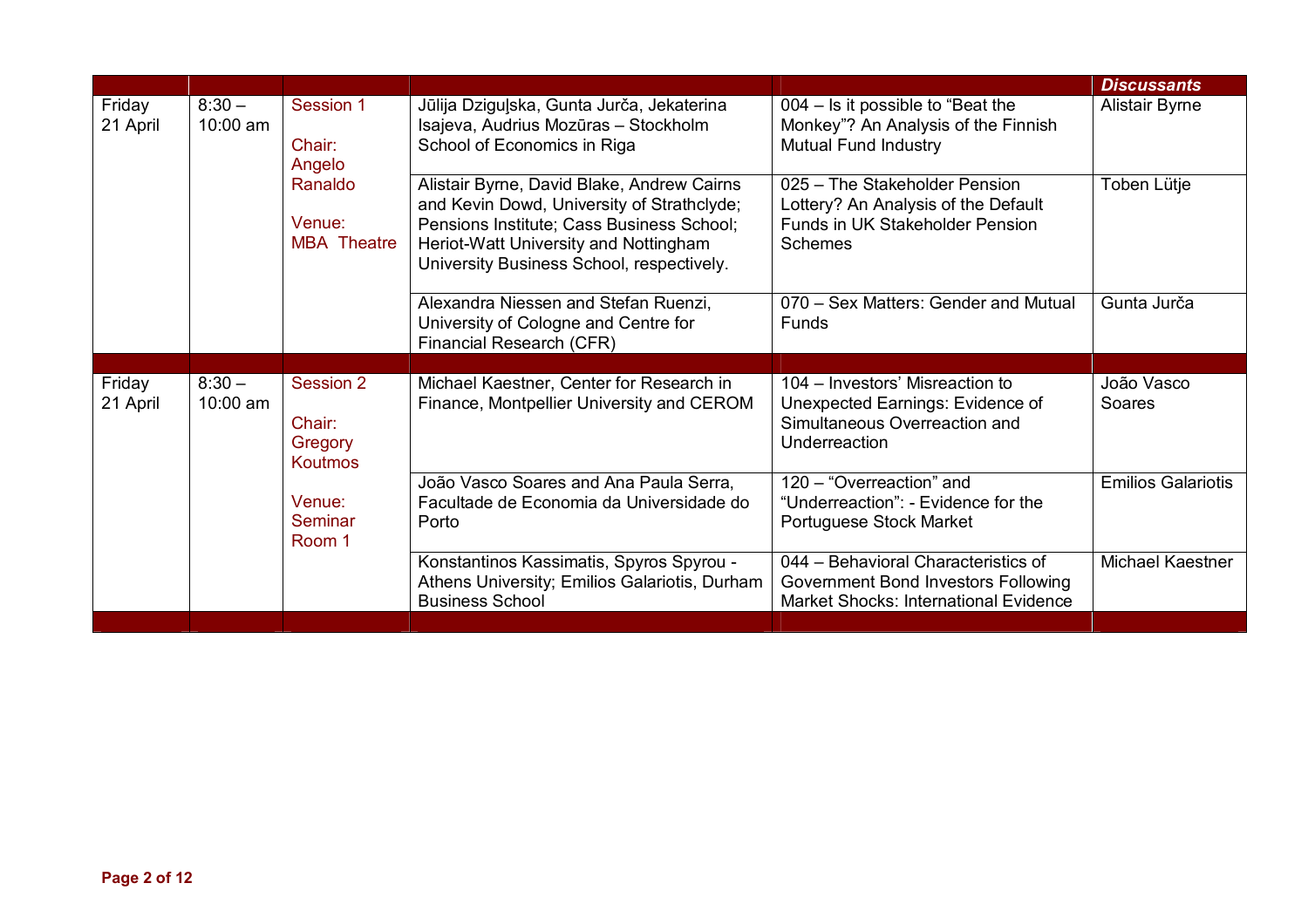|                    |                      |                                                    |                                                                                                                                          |                                                                                                                                       | <b>Discussants</b>            |
|--------------------|----------------------|----------------------------------------------------|------------------------------------------------------------------------------------------------------------------------------------------|---------------------------------------------------------------------------------------------------------------------------------------|-------------------------------|
| Friday<br>21 April | $8:30 -$<br>10:00 am | Session 3<br><b>Chair: Markus</b><br>C Arnold      | Asad Kausar, Manchester Business School;<br>Richard J Taffler, University of Edinburgh                                                   | 066 - Testing Behavioral Finance<br>Models of Market Under- and<br>Overreaction: Do they Really Work?                                 | Kwangmin Ko                   |
|                    |                      | Venue:<br>Seminar<br>Room <sub>8</sub>             | K Jeremy Ko and Zhijian (James) Huang,<br>Pennsylvania State University                                                                  | 077 - Arrogance Can Be a Virtue:<br>Overconfidence, Information<br>Acquisition, and Market Efficiency                                 | Luis Muga                     |
|                    |                      |                                                    | Luis Muga and Rafael Santamaría,<br>Universidad Pública de Navarra                                                                       | 087 - Momentum, Market States and<br><b>Investor Behavior</b>                                                                         | <b>Asad Kausar</b>            |
| Friday<br>21 April | $8:30 -$<br>10:00 am | Session 4<br>Chair:<br><b>Anders</b>               | H de L Bruslerie, Université Paris I Sorbonne;<br>C Deffains-Crapsky, Université d'Angers                                                | 008 - Incentive Equilibrium and<br>Negotiation of Stock Options Between<br><b>Shareholders and Managers</b>                           | Diana Pop                     |
|                    |                      | Anderson<br>Venue:<br>Seminar<br>Room <sub>2</sub> | Diana Pop, Laboratoire d'Economie<br>d'Orléans                                                                                           | 109 - Corporate Governance Solutions<br>for Transition Economies:<br>Representations and Warranties in<br><b>Takeover Agreements</b>  | Zacharias<br>Sautner          |
|                    |                      |                                                    | Zacharias Sautner, Saïd Business School,<br>University of Oxford; Martin Weber, Lehrstuhl<br>für Bankbetriebslehre, Universität Mannheim | 022 - Stock Options and Employee<br>Behavior: Evidence from Exercise and<br><b>Survey Data</b>                                        | Catherine<br>Deffains-Crapsky |
|                    |                      |                                                    |                                                                                                                                          |                                                                                                                                       |                               |
| Friday<br>21 April | $8:30 -$<br>10:00 am | Session 5<br>Chair:<br>James J Choi                | Antti Pirjettä, Helsinki School of Economics;<br>Antti Rautiainen, School of Business,<br>University of Jyväskylä                        | 088 - ESO Valuation Under IFRS 2 -<br>Considerations of Agency Theory, Risk<br>aversion and the Binomial Model                        | Karl Ludwig<br>Keiber         |
|                    |                      | Venue:<br><b>Boardroom</b>                         | Karl Ludwig Keiber, WHU Otto Beisheim<br><b>Graduate School of Management</b>                                                            | 058 - Managerial Compensation<br><b>Contracts and Overconfidence</b>                                                                  | Shing-yan Hu                  |
|                    |                      |                                                    | Yueh-hsiang Lin, Takming College, Taipei;<br>Shing-yan Hu, Ming-shen Chen, National<br><b>Taiwan University</b>                          | 078 - Testing Pecking Order Prediction<br>from the Viewpoint of Managerial<br><b>Optimism: Some Empirical Evidence</b><br>from Taiwan | Antti Pirjettä                |
|                    |                      |                                                    |                                                                                                                                          |                                                                                                                                       |                               |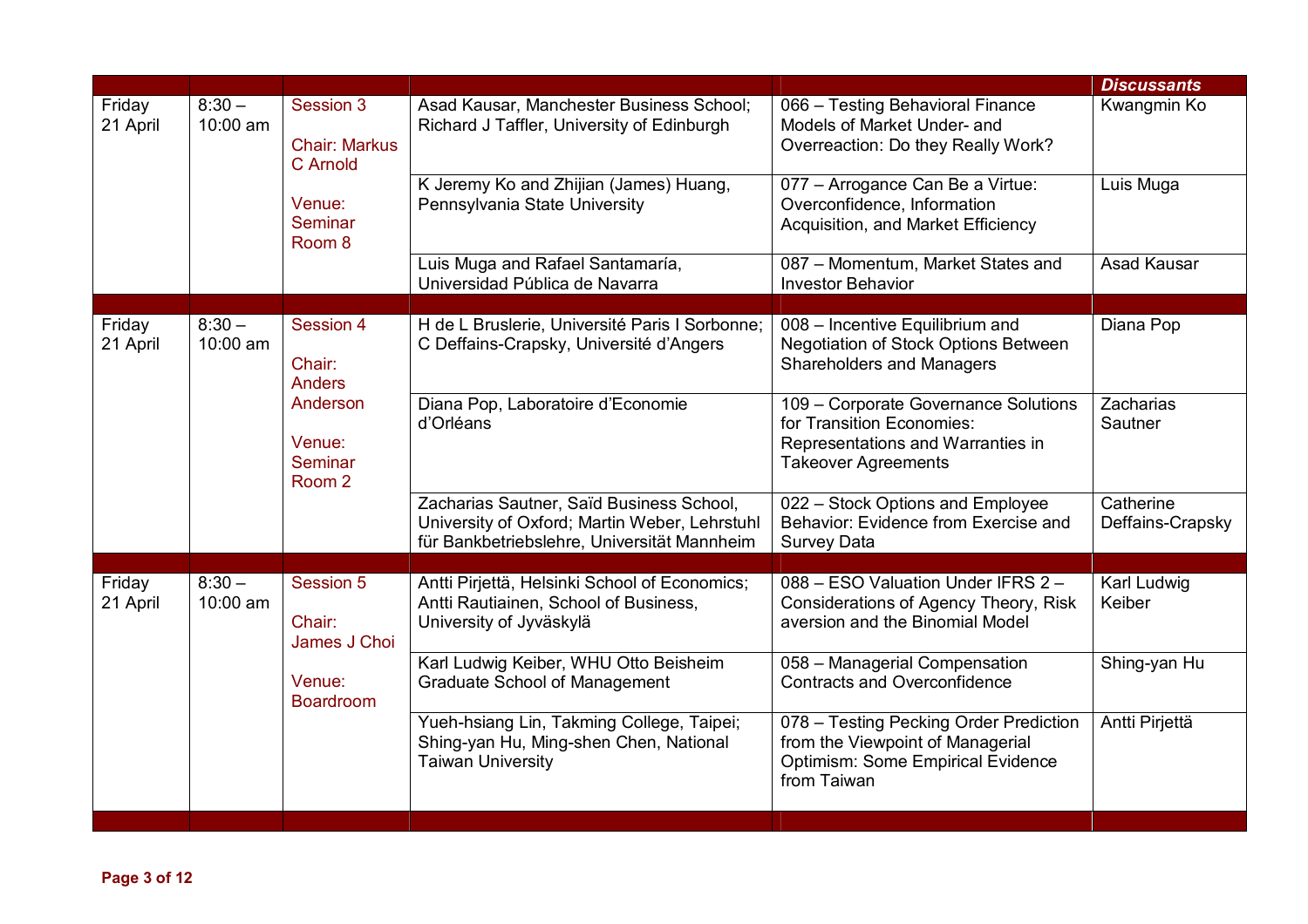| $10:00 - 10:30$ am  |                       |                                                    | <b>COFFEE</b>                                                                                                                                             |                                                                                                                  |                             |
|---------------------|-----------------------|----------------------------------------------------|-----------------------------------------------------------------------------------------------------------------------------------------------------------|------------------------------------------------------------------------------------------------------------------|-----------------------------|
|                     |                       |                                                    |                                                                                                                                                           |                                                                                                                  | <b>Discussants</b>          |
| Friday,<br>21 April | $10:30 -$<br>12:00 pm | Session 6<br>Chair:<br>Ana Paula                   | Andreas Krause, University of Bath; K C John<br>Wei, Hong Kong University of Science and<br>Technology; Zhishu Yang, Tsinghua<br>University               | 063 - Behavioral Bias of Traders:<br>Evidence for the Disposition and<br><b>Reverse Disposition Effect</b>       | <b>Dimitris</b><br>Petmazas |
|                     |                       | <b>Serra</b><br>Venue:                             | Petra Joerg and Claudio Loderer, Institut für<br>Finazmanagement, Universität Bern                                                                        | 093 - Swiss Dentists and Managers:<br><b>Private Investor Profiles</b>                                           | Angelo Ranaldo              |
|                     |                       | <b>Seminar</b><br>Room <sub>8</sub>                | Angelo Ranaldo, Swiss National Bank;<br>Rainer Häberle, UBS Investment Bank AG                                                                            | 057 - Wolf in Sheep's Clothing: The<br>Active Investment Strategies Behind<br><b>Index Performance</b>           | <b>Andreas Krause</b>       |
|                     |                       |                                                    |                                                                                                                                                           |                                                                                                                  |                             |
| Friday,<br>21 April | $10:30 -$<br>12:00 pm | Session 7<br>Chair:<br>Paul J.                     | Cheol S Eun and Swastika Mukherjee,<br>College of Management, Georgia Institute of<br>Technology                                                          | 082 - The Geography of M&A:<br><b>Contours and Causes</b>                                                        | George<br>Alexandridis      |
|                     |                       | <b>Klumpes</b><br>Venue:<br>Seminar<br>Room 1      | George Alexandridis, Antonios Antoniou,<br>Huainan Zhao, Durham Business School                                                                           | 132 - Belief Asymmetry and Gains from<br>Acquisitions                                                            | Michael H Grote             |
|                     |                       |                                                    | Michael H Grote and Marc P Umber, Johan<br>Wolfgang Goethe-Universität, Frankfurt Am<br>Main                                                              | 075 - Home Biased? A Spatial Analysis<br>of the Domestic Merging Behavior of US<br>Firms                         | Swastika<br>Mukherjee       |
|                     |                       |                                                    |                                                                                                                                                           |                                                                                                                  |                             |
| Friday,<br>21 April | 12:00 pm              | $10:30 -$<br>Session 8<br>Chair:<br><b>Emilios</b> | Gerlinde Fellner and Erik Theissen,<br>University of Bonn                                                                                                 | 101- Short Sale Constraints,<br>Divergence of Opinion and Asset<br>Values: Evidence from the Laboratory          | Cal Muckley                 |
|                     |                       | <b>Galariotis</b><br>Venue:<br>Seminar<br>Room 2   | Selima Ben Mansour, CEREG Université<br>Paris Dauphine; Elyès Jouini, CEREMADE,<br>Université Paris Dauphine, Clotilde Napp,<br><b>CEREMADE and CREST</b> | 052 - Is There a Pessimistic Bias in<br>Individual Beliefs? Evidence from<br><b>Survey Data</b>                  | Katrin Muehlfeld            |
|                     |                       |                                                    | Arjen van Witteloostuijn Groningen University<br>and Durham Business School; Katrin<br>Muehlfeld, Groningen University                                    | 134 - Trader Personality and Trading<br>Performance - An Explorative Financial<br><b>Market Pilot Experiment</b> | <b>Erik Theissen</b>        |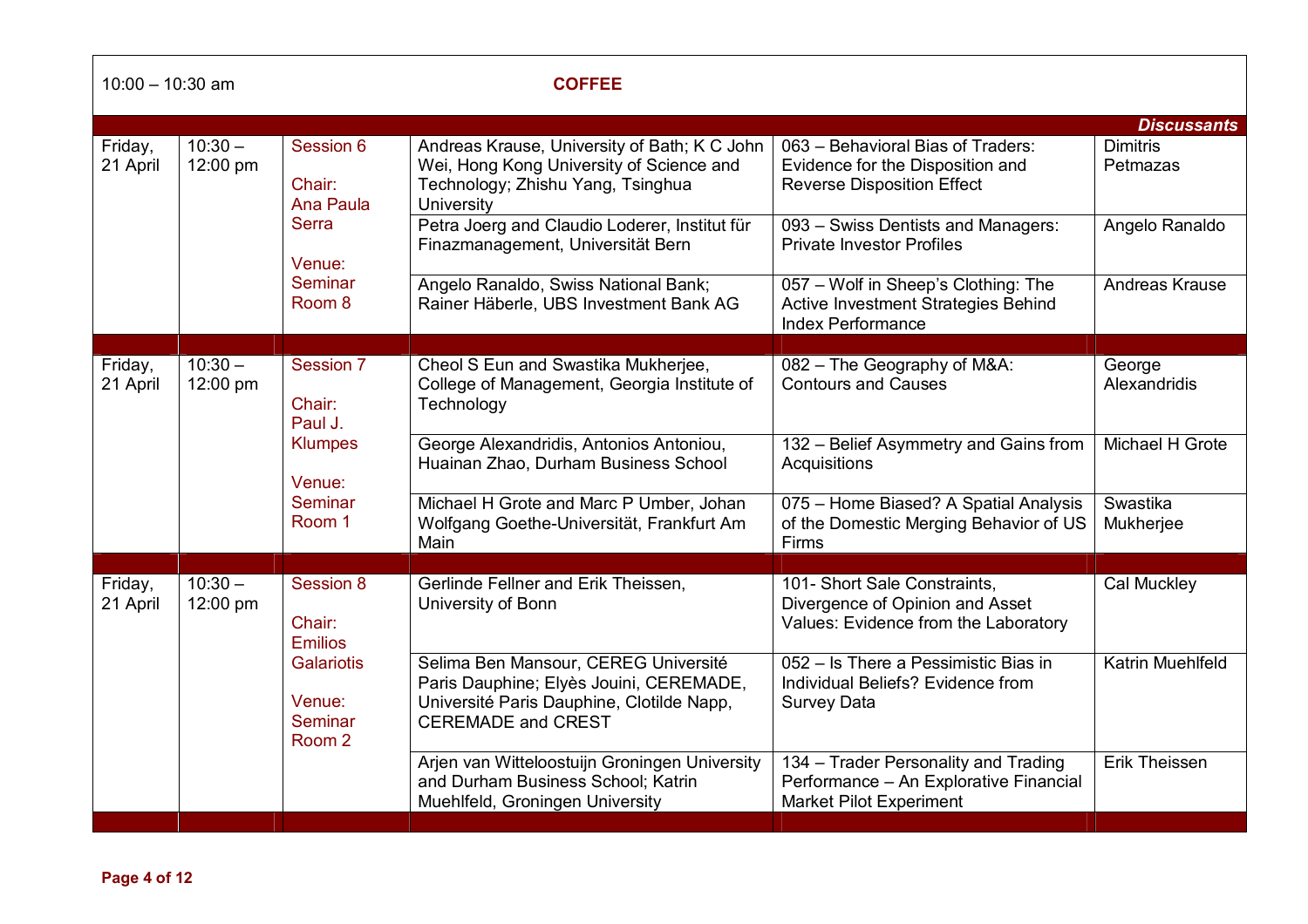|                     |                        |                                                                           |                                                                                                                                                                                                                         |                                                                                                        | <b>Discussants</b>     |
|---------------------|------------------------|---------------------------------------------------------------------------|-------------------------------------------------------------------------------------------------------------------------------------------------------------------------------------------------------------------------|--------------------------------------------------------------------------------------------------------|------------------------|
| Friday,<br>21 April | $10:30 -$<br>12:00 pm  | Session 9<br>Chair:<br>Kwangmin Ko<br>Venue:<br><b>Boardroom</b>          | Anders Anderson, Swedish Institute for<br>Financial Research (SIFR)                                                                                                                                                     | 107 - Is Online Trading Gambling with<br>Peanuts?                                                      | Lars Lochstoer         |
|                     |                        |                                                                           | Thomas Gilbert, Hass School of Business, U<br>C Berkeley; Shimon Kogan, Tepper School of<br>Business, Carnegie Mellon University; Lars<br>Lochstoer, London Business School; Ataman<br>Ozyildirim, The Conference Board | 028 - Releases of Previously Published<br>Information Move Aggregate Stock<br><b>Prices</b>            | <b>Andrew Vivian</b>   |
|                     |                        |                                                                           | Andrew Vivian, Durham Business School                                                                                                                                                                                   | 085 - The Payout Ratio, Earnings<br>Growth and Returns: UK Industry<br>Evidence                        | Anders Anderson        |
|                     |                        |                                                                           |                                                                                                                                                                                                                         |                                                                                                        |                        |
| Friday,<br>21 April | $10:30 -$<br>12:00 pm  | Session 10<br>Chair:<br><b>David Barr</b><br>Venue:<br><b>MBA</b> Theatre | Antonios Antoniou, Durham Business School;<br><b>Gregory Koutmos, Fairfield University</b>                                                                                                                              | 119 - The Cost of Credit and Positive<br>Feedback Trading: Evidence from the<br><b>US Stock Market</b> | <b>Philipp Schmitz</b> |
|                     |                        |                                                                           | Philipp Schmitz, Markus Glaser and Martin<br>Weber - Lehrstuhl für Bankbetriebslehre,<br>Universität Mannheim                                                                                                           | 086 - Individual Investor Sentiment and<br>Stock Returns - What Do We Learn<br>from Warrant Traders?   | Pattarake<br>Sarajoti  |
|                     |                        |                                                                           | Piman Limpaphayom, Sasin GIBA of<br>Chulalongkorn University; Peter R Locke,<br>The George Washington University;<br>Pattarake Sarajoti, Sasin GIBA of<br><b>Chulalongkorn University</b>                               | 133 - Gone with the Wind: Chicago's<br><b>Weather and Futures Trading</b>                              | <b>Gregory Koutmos</b> |
|                     |                        |                                                                           |                                                                                                                                                                                                                         |                                                                                                        |                        |
| Friday,<br>21 April | $12:10 -$<br>$1:15$ pm | Chair:<br><b>Krishna</b><br>Paudyal                                       | Speaker: Professor A. Subrahmanyam                                                                                                                                                                                      | <b>KEY NOTE SPEECH</b>                                                                                 |                        |
|                     |                        | Venue:<br><b>MBA Theatre</b>                                              |                                                                                                                                                                                                                         |                                                                                                        |                        |
|                     |                        |                                                                           |                                                                                                                                                                                                                         |                                                                                                        |                        |
| Friday,<br>21 April | $1:15 -$<br>$2:30$ pm  |                                                                           | <b>LUNCH</b>                                                                                                                                                                                                            |                                                                                                        |                        |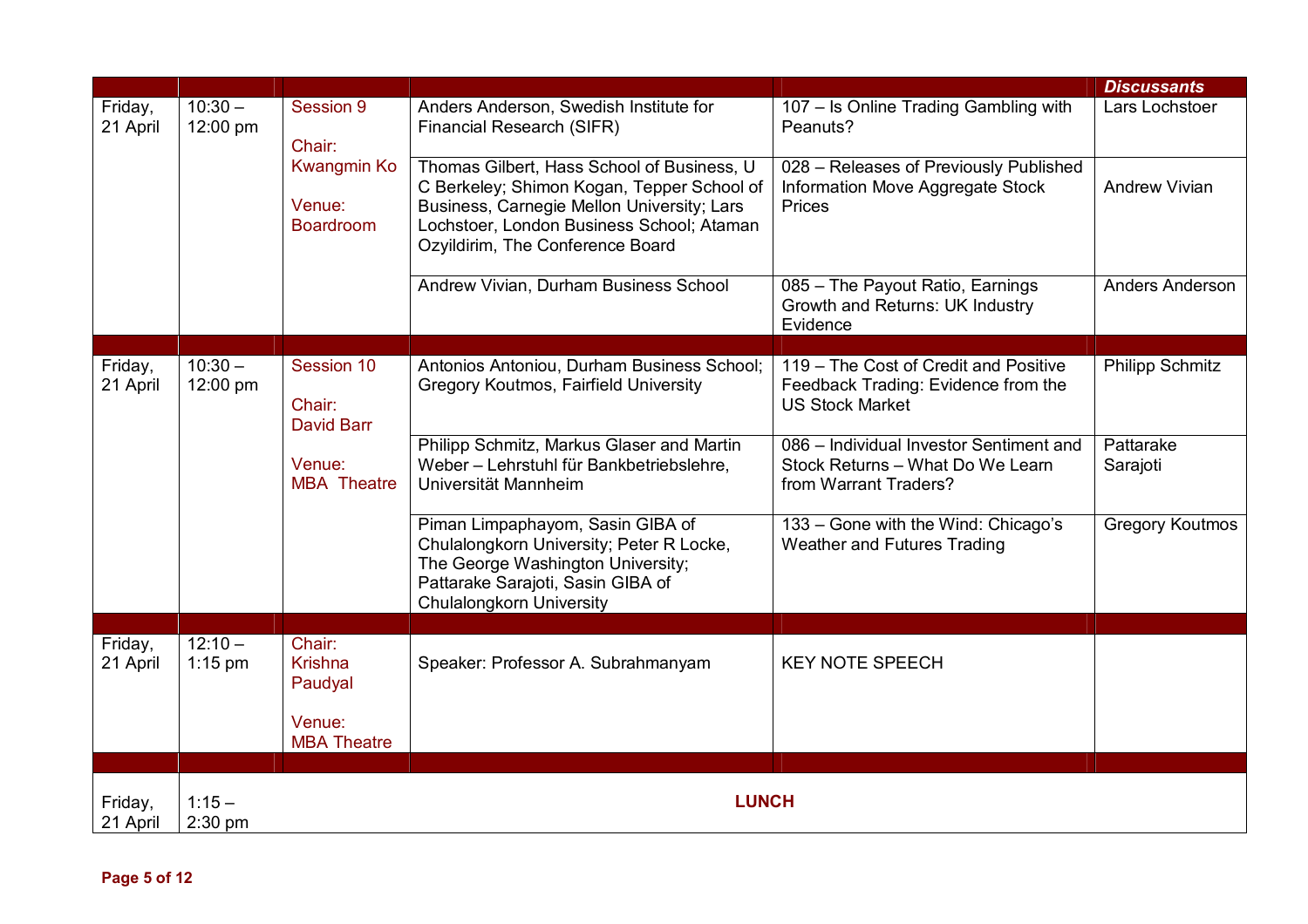|                     |                       |                                               |                                                                                                                                                    |                                                                                 | <b>Discussants</b>         |
|---------------------|-----------------------|-----------------------------------------------|----------------------------------------------------------------------------------------------------------------------------------------------------|---------------------------------------------------------------------------------|----------------------------|
| Friday,<br>21 April | $2:30 -$<br>$4:00$ pm | Session 11<br>Chair:                          | Natalia Scotto Piquiera, University of Houston                                                                                                     | 118 - Trading Activity, Illiquidity Costs<br>and Stock Returns                  | Rob Watson                 |
|                     |                       | <b>Robert Faff</b><br>Venue:                  | Soeren Hvidkjaer, R H Smith School of<br>Business, University of Maryland                                                                          | 029 - Small Trades and the Cross-<br><b>Section of Stock Returns</b>            | Natalia Scotto<br>Piquiera |
|                     |                       | <b>MBA</b> Theatre                            | David Ikenberry, Department of Finance,<br>University of Illinois; James Weston, Jones<br>Graduate School of Management, Rice<br><b>University</b> | 073 - Clustering in US Stock Prices<br><b>After Decimalization</b>              | Soeren Hvidkjaer           |
| Friday,             | $2:30 -$              | Session 12                                    | Elena Asparouhova, University of Utah;                                                                                                             | 117 - Behavioral Baises and Investor                                            | Alex Edmans                |
| 21 April            | $4:00$ pm             | Chair:<br><b>Richard</b>                      | Michael Hertzel, Arizona State University;<br>Michael Lemmon, University of Utah                                                                   | Behavior: Predicting the Next Step of a<br>Random Walk (Revisited and Extended) |                            |
|                     |                       | <b>Taffler</b><br>Venue:<br>Seminar<br>Room 1 | Alex Edmans, MIT; Diego García, Tuck<br>School of Business at Darmouth and Øyvind<br>Norli, Norwegian School of Management                         | 030 - Sports Sentiment and Stock<br><b>Returns</b>                              | Yu Yuan                    |
|                     |                       |                                               | Jianfeng Yu and Yu Yuan, Department of<br>Finance, the Wharton School of University of<br>Pennsylvania                                             | 033 - Investor Sentiment and the Mean-<br>variance Relation                     | Elena<br>Asparouhova       |
| Friday,             | $2:30 -$              | Session 13                                    | Roger K Loh, Ohio State University and                                                                                                             | 039 - Unifying Behavioral Biases Under                                          | <b>Tal Shavit</b>          |
| 21 April            | $4:00$ pm             | Chair:<br><b>Michael</b>                      | Singapore Management University (SMU);<br>Mitch Warachka, (SMU)                                                                                    | a Market Probability Measure with an<br>Application to Analysts' Forecasts      |                            |
|                     |                       | Schröder                                      | Tal Shavit, Uri Ben Zion - Ben Gurion<br>University; Ido Erev, Technion, Haifa; Ernan                                                              | 041 - Risk Aversion, Under-<br>diversification, and the Role of Recency         | Peter R Haiss              |
|                     |                       | Venue:<br>Seminar                             | Haruvy, University of Texas at Dallas                                                                                                              | and Probabilty Matching                                                         |                            |
|                     |                       | Room <sub>2</sub>                             | Peter R Haiss, Europe Institute, University of<br>Economics and Business Administration,<br>Vienna                                                 | 043 - Bank Herding: A Review and<br>Synthesis                                   | Mitch Warachka             |
|                     |                       |                                               |                                                                                                                                                    |                                                                                 |                            |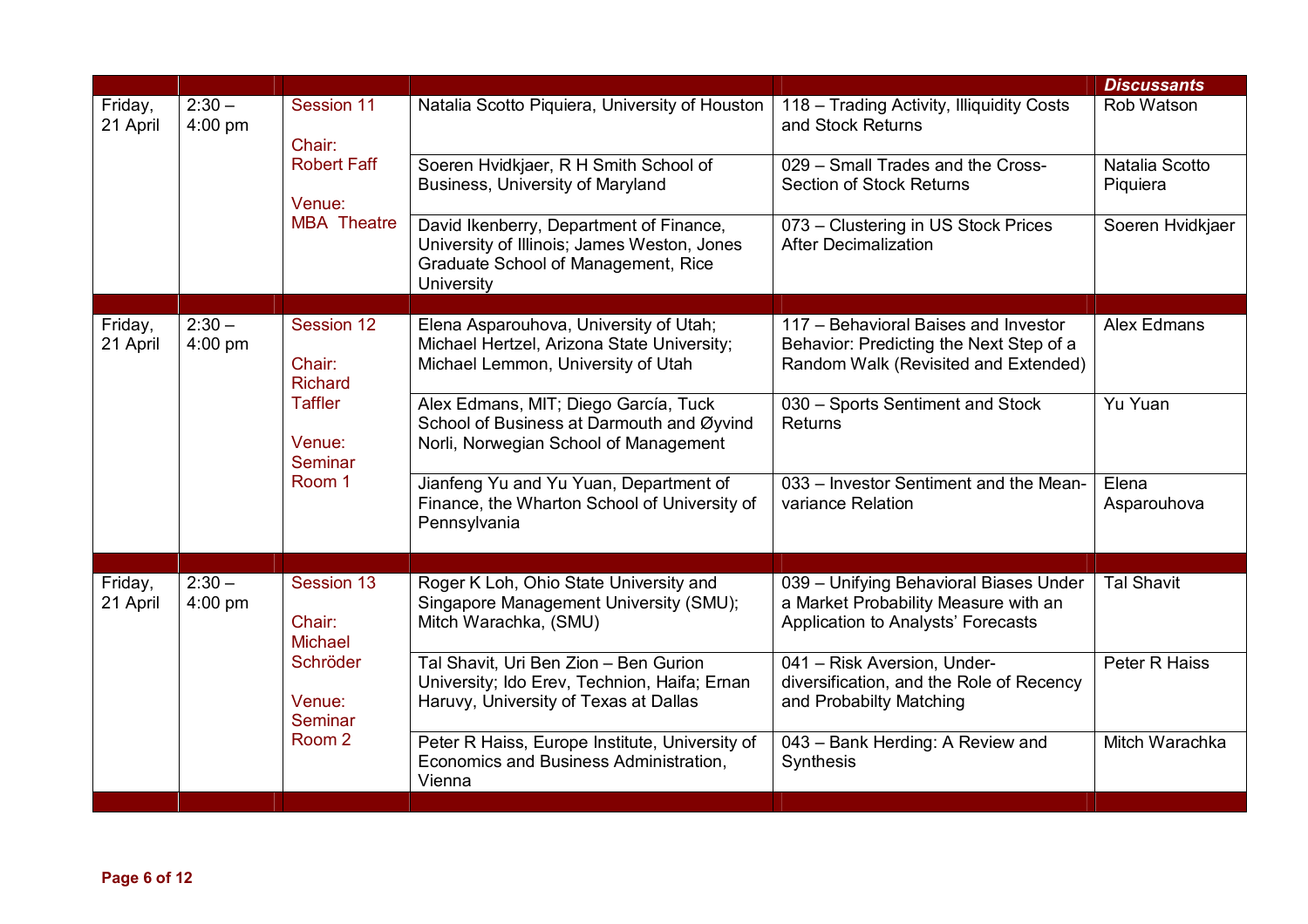|                     |                              |                                                  |                                                                                                                                                                                        |                                                                                                             | <b>Discussants</b>   |
|---------------------|------------------------------|--------------------------------------------------|----------------------------------------------------------------------------------------------------------------------------------------------------------------------------------------|-------------------------------------------------------------------------------------------------------------|----------------------|
| Friday,<br>21 April | $2:30 -$<br>4:00 pm          | Session 14<br>Chair:<br>John T<br><b>Scruggs</b> | Adelson Piñón, Lehrstuhl fur<br>Bankbetriebslehre, Universität Mannheim and<br>Madrid Autonomous University; Martin<br>Weber, Lehrstuhl fur Bankbetriebslehre,<br>Universität Mannheim | 042 - the Influence of Present and Prior<br>Alternatives on Risk Aversion                                   | Daniel Mulino        |
|                     |                              | Venue:<br><b>Boardroom</b>                       | Daniel Mulino, Richard Scheelings, Robert<br>Brooks and Robert Faff; Monash University,<br>Australia                                                                                   | 048 - Deal or No Deal: Risk Aversion in<br>a Field Experiment with Very High<br><b>Stakes</b>               | Mingzhu Wang         |
|                     |                              |                                                  | Mingzhu Wang, Arif Khurshed - Manchester<br>Business School; Stephen Lin, Florida<br><b>International University</b>                                                                   | 059 - Institutional Blockholding in UK<br>Firms: Do Corporate Internal Control<br><b>Mechanisms Matter?</b> | Adelson Piñón        |
| Friday,             | $2:30 -$                     | Session 15                                       | Diego Salzman, CORE, Université catholique                                                                                                                                             | 065 - Emotions, Bayesian Inference,                                                                         | Elias Rantapuska     |
| 21 April            | 4:00 pm                      | Chair:<br>George                                 | de Louvain; Emanuela Trifan, Darmstadt<br>University of Technology                                                                                                                     | and Financial Decision Making                                                                               |                      |
|                     |                              | <b>Bulkley</b>                                   | Elias Rantapuska, Helsinki School of<br>Economics                                                                                                                                      | 076 - Which Investors are Irrational?<br><b>Evidence from Rights Issues</b>                                 | Mark B<br>Shackleton |
|                     |                              | Venue:<br>Seminar<br>Room 8                      | Gordon Gemmill, University of Warwick; Mark<br>B Shackleton, University of Lancaster                                                                                                   | 127 - Prospect Theory and Option<br>Prices: Evidence from S&P500 Index<br>Options                           | Diego Salzman        |
|                     |                              |                                                  |                                                                                                                                                                                        |                                                                                                             |                      |
| Friday,<br>21 April | $4:00 -$<br>$4:15$ pm        |                                                  | <b>COFFEE</b>                                                                                                                                                                          |                                                                                                             |                      |
|                     |                              |                                                  |                                                                                                                                                                                        |                                                                                                             |                      |
| Friday,<br>21 April | $4:15-$<br>$6:15$ pm         | Chair:<br><b>Phil Holmes</b><br>Venue:           | Round Table Discussants:<br>Kent Daniel, David Ikenberry,<br>Narasimhan Jegadeesh, Tyler Shumway, and<br>James Montier                                                                 | Round Table Discussion                                                                                      |                      |
|                     |                              | <b>MBA Theatre</b>                               |                                                                                                                                                                                        |                                                                                                             |                      |
| Friday,<br>21 April | $6:15 -$<br>7:15 pm          |                                                  | Free - 1 hour preparation to attend Gala Dinner                                                                                                                                        |                                                                                                             |                      |
|                     |                              | Coach - two pick up points:                      |                                                                                                                                                                                        |                                                                                                             |                      |
| Friday,<br>21 April | $(a)$ 7.15 pm<br>(b) 7:30 pm |                                                  | (a) Bus leaves from Business School for Lumley Castle<br>(b) Bus leaves from Students Union for Lumley Castle                                                                          |                                                                                                             |                      |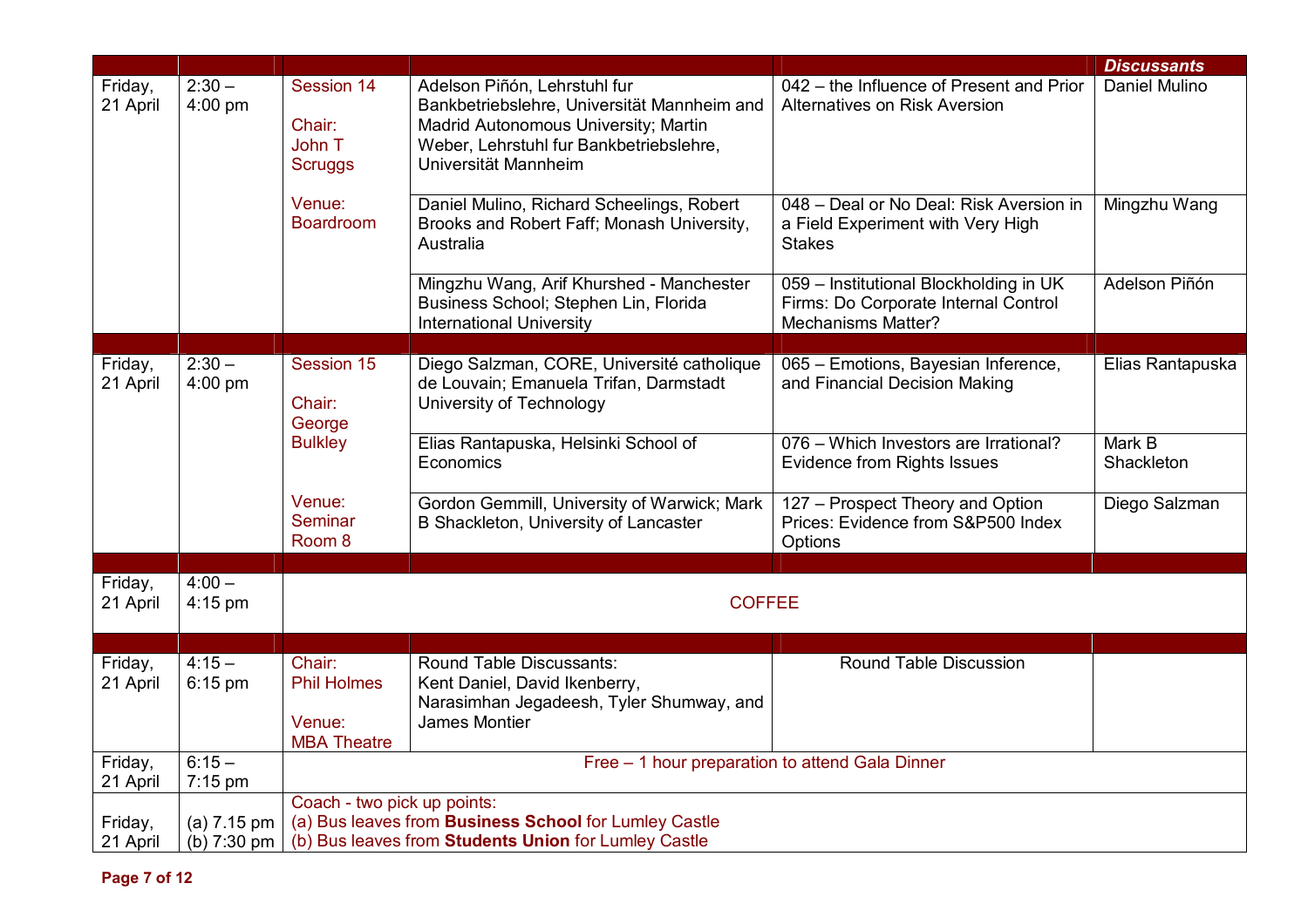| 11:00 pm |                                            |                                                                                                                                                                                    |                                                                                                                            |                                                                                                                                                    |
|----------|--------------------------------------------|------------------------------------------------------------------------------------------------------------------------------------------------------------------------------------|----------------------------------------------------------------------------------------------------------------------------|----------------------------------------------------------------------------------------------------------------------------------------------------|
|          |                                            |                                                                                                                                                                                    |                                                                                                                            | <b>Discussants</b>                                                                                                                                 |
| 10.00 am | <b>Chair: Michael</b><br>Hertzel<br>Venue: | School of Business, McMaster University,<br>Center for European Economic Research<br>(ZEW), Mannheim; Erik Lüders, Lalve<br>University, Quebec, (ZEW); Michael<br>Schröder, (ZEW). | Overconfidence: Evidence from Stock<br><b>Market Forecasters</b>                                                           | Dinh Thanh<br>Huong                                                                                                                                |
|          | Room 1                                     | Dinh Thanh Huong and Jean-François<br>Gajewski - IRG, Universiy Paris                                                                                                              | 067 - An Experimental Study of Trading<br>Volume and Divergence of<br>Expectations in Relation to Earnings<br>Announcement | <b>Richard Taffler</b>                                                                                                                             |
|          |                                            | Thabang Mokoteli, Cranfield School of<br>Management; Richard Taffler, University of<br>Edinburgh                                                                                   | 098 - Are Analysts Biased? An<br>Analysis of Analysts' Stock<br>Recommendations that Perform<br>Contrary to Expectations   | Michael Schröder                                                                                                                                   |
|          |                                            |                                                                                                                                                                                    |                                                                                                                            |                                                                                                                                                    |
| 10.00 am | Chair:                                     | University of Georgia                                                                                                                                                              | the Siamese Twins                                                                                                          | Anders Ekholm                                                                                                                                      |
|          | <b>Itzhak</b><br>Venezia                   | Anders Ekholm and Daniel Pasternack,<br>Swedish School of Economics and Business<br>Administration                                                                                 | 024 – Overconfidence and Investor<br><b>Size</b>                                                                           | Alexandra<br><b>Niessen</b>                                                                                                                        |
|          | Seminar<br>Room 8                          | Dr Toben Lütje, Deutsche Asset<br>Management & University of Hannover,<br>Germany                                                                                                  | 038 - To Be Good or To Be Better:<br><b>Asset Managers' Attitudes Towards</b><br>Herding                                   | John T Scruggs                                                                                                                                     |
|          | 8:15 pm<br>$8.30 -$<br>$8.30 -$            | <b>Lumley Castle</b><br>Session 16<br>Seminar<br>Session 17<br>Venue:                                                                                                              | Richard Deaves, Michael G. DeGroote<br>John T Scruggs, Terry College of Business,                                          | <b>GALA Dinner</b><br>Coach departs Lumley Castle for Durham. 2 drop off points<br>014 - The Dynamics of<br>007 - Noise Trader Risk: Evidence from |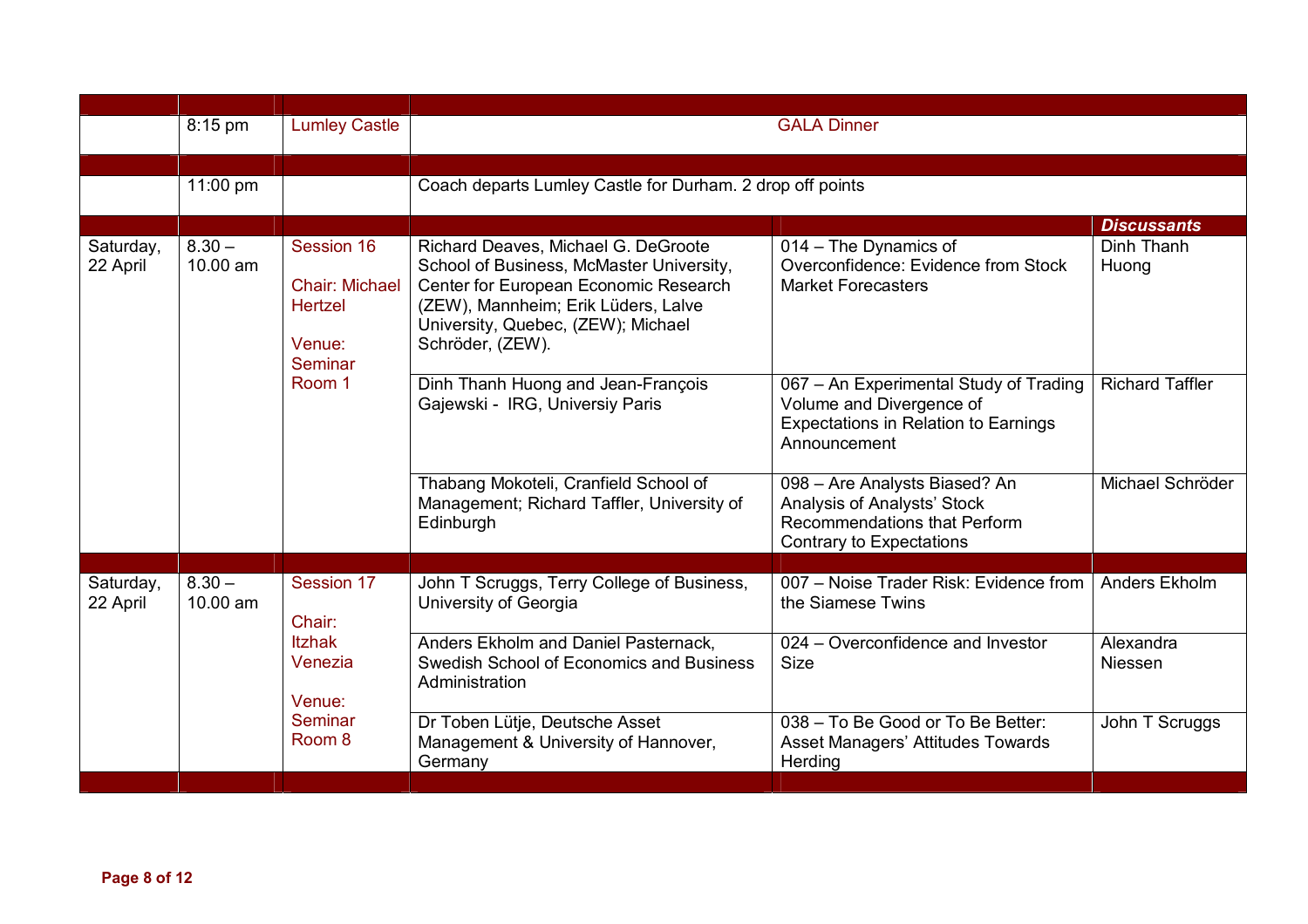|                       |                                |                                   |                                                                                                                                                                                                                                   |                                                                                                                      | <b>Discussants</b>                 |
|-----------------------|--------------------------------|-----------------------------------|-----------------------------------------------------------------------------------------------------------------------------------------------------------------------------------------------------------------------------------|----------------------------------------------------------------------------------------------------------------------|------------------------------------|
| Saturday,<br>22 April | $8.30 -$<br>10.00 am<br>Chair: | Session 18<br><b>Barbara</b>      | Keith Anderson, ISMA Centre, University of<br>Reading; Chris Brooks, Cass Business<br>School, City of London                                                                                                                      | 009 - Decomposing the Price-Earnings<br>Ratio                                                                        | Joaquín<br>Marhuenda               |
|                       |                                | <b>Summers</b><br>Venue:          | Carlos Forner, Sonia Sanabria, Joaquín<br>Marhuenda, University of Alicante                                                                                                                                                       | 089 - Post-Earnings Announcement<br>Drift: Spanish Evidence                                                          | Renata Herrerías                   |
|                       |                                | <b>MBA</b> Theatre                | George Bulkley, University of Exeter; Renata<br>Herrerías, Instituto Tecnológico Autónomo de<br>México                                                                                                                            | 068 - Behavioural Models of Long-Run<br>Returns Reversals: Evidence from<br><b>Returns Following Profit Warnings</b> | Keith Anderson                     |
|                       |                                |                                   |                                                                                                                                                                                                                                   |                                                                                                                      |                                    |
| Saturday,<br>22 April | $8.30 -$<br>10.00 am           | Session 19<br>Chair:<br>Jie Zhang | Valentín Azofra Palenzuela, Beatriz<br>Fernández Alonso and Eleuterio Vallelado<br>González - University of Valladolid                                                                                                            | 096 - Market Under/Overreaction: Link<br>to Representativeness and<br>Conservatism                                   | Fabrice<br>Rousseau                |
|                       |                                | Venue:<br>Seminar<br>Room 2       | Laurent Germain, Toulouse Business School,<br>and Europlace Institute of Finance; Fabrice<br>Rousseau, National University of Ireland,<br>Maynooth; Anne Vanhems, Toulouse<br><b>Business School</b>                              | 097 – Optimistic & Pessimistic Trading<br>in Financial Markets                                                       | Lun Zhang                          |
|                       |                                |                                   | Yu-lei Rao, School of Business, Central<br>South University, Changsha, PR China,<br>Visiting Professor at LSE; Lun Zhang, Tongji<br>University, Shanghai; Ping Wang, School of<br>Business, Central South University,<br>Changsha | 122 - Modification of Value Function by<br><b>Incorporating Mental Account</b>                                       | Eleuterio<br>Vallelado<br>González |
|                       |                                |                                   |                                                                                                                                                                                                                                   |                                                                                                                      |                                    |
| Saturday,<br>22 April | $10:00 -$<br>$10:15$ am        |                                   | <b>COFFEE</b>                                                                                                                                                                                                                     |                                                                                                                      |                                    |
|                       |                                |                                   |                                                                                                                                                                                                                                   |                                                                                                                      |                                    |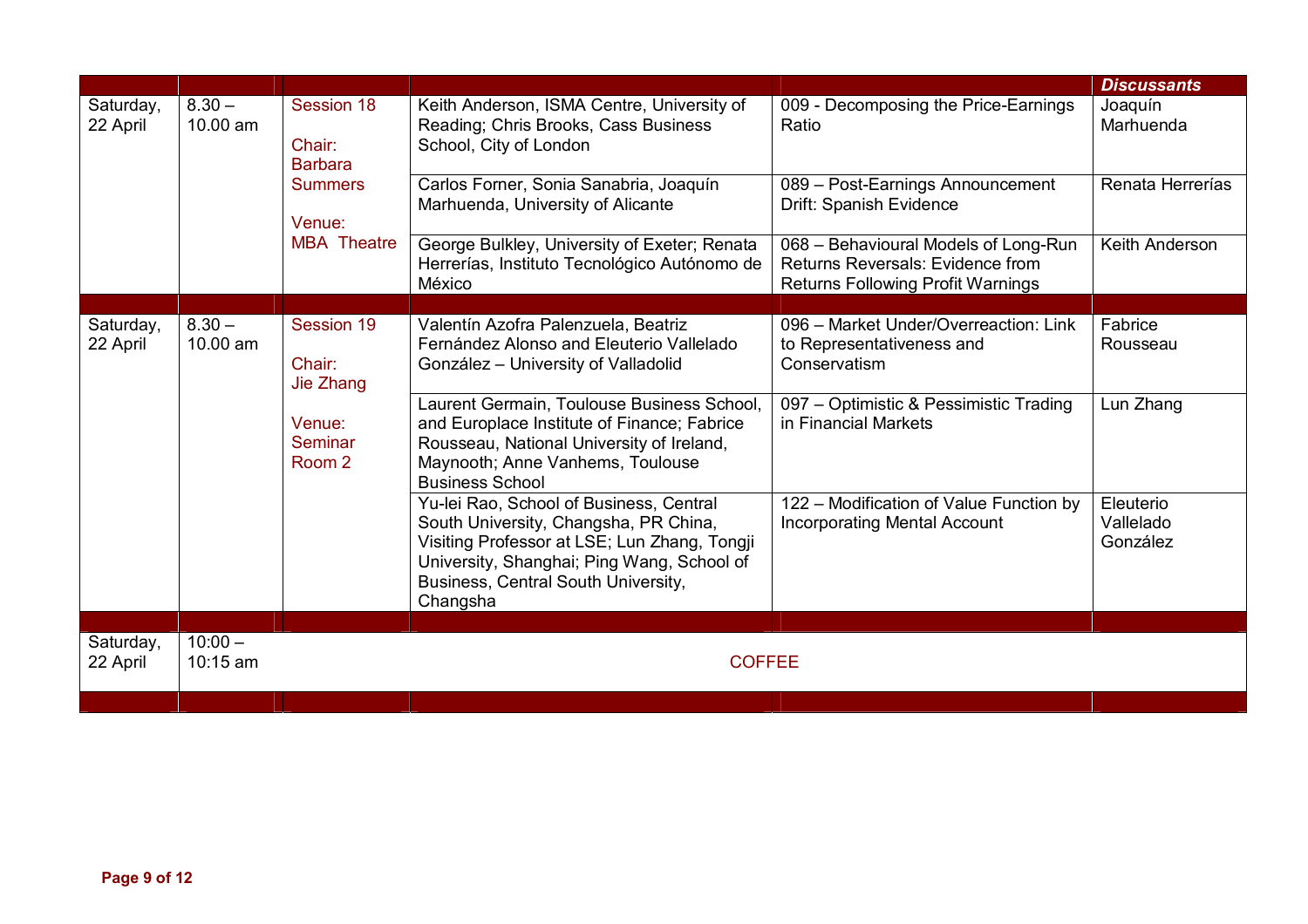|                       |                       |                                                                              |                                                                                                                                                                                                                                                                          |                                                                                                                                 | <b>Discussants</b>               |
|-----------------------|-----------------------|------------------------------------------------------------------------------|--------------------------------------------------------------------------------------------------------------------------------------------------------------------------------------------------------------------------------------------------------------------------|---------------------------------------------------------------------------------------------------------------------------------|----------------------------------|
| Saturday,<br>22 April | $10:15 -$<br>11:45 am | Session 20<br>Chair:<br><b>Erik Theissen</b><br>Venue:<br><b>MBA</b> Theatre | Kevin Keasey, Barbara Summers, Leeds<br>University Business School; Darren Duxbury,<br>LUBS and Affiliated Research Fellow of<br>International Institute of Banking & Financial<br>Services; Robert Hudson, International<br>Institute of Banking and Financial Services | 094 - Angst About Annuities: A<br>Behavioral Exploration of Individuals'<br><b>Attitudes Towards Annuities</b>                  | Chi-Hsiou<br>(Daniel) Hung       |
|                       |                       |                                                                              | Devraj Basu, University of Warwick; Chi-<br>Hsiou (Daniel) Hung, Durham Business<br>School; Roel Oomen and Alexander<br>Stremme, University of Warwick                                                                                                                   | 136 - When to Pick the Losers: Do<br>Sentiment Indicators Improve Dynamic<br><b>Asset Allocation?</b>                           | Jerry Coakley                    |
|                       |                       |                                                                              | Jerry Coakley, Leon Hadass and Andrew<br>Wood, Department of Accounting, Finance<br>and Management, University of Essex                                                                                                                                                  | 113 - Hot IPOs Can Damage your<br>Long-Run Wealth!                                                                              | <b>Barbara</b><br><b>Summers</b> |
|                       |                       |                                                                              |                                                                                                                                                                                                                                                                          |                                                                                                                                 |                                  |
| Saturday,<br>22 April | $10:15 -$<br>11:45 am | Session 21<br>Chair: Cal<br><b>Muckley</b>                                   | John V Duca, Research Department, Federal<br>Reserve Bank of Dallas; Richard G<br>Anderson, Research Department, Federal<br>Reserve Bank of St Louis                                                                                                                     | 026 - The Evolving Impact of Stock<br>Market Shocks and Mortgage Activity<br>on Broad Money Demand                              | Jonathan<br>Williams             |
|                       |                       | Venue:<br>Seminar<br>Room <sub>8</sub>                                       | Jonathan Williams and Angel Liao, School for<br>Business and Regional Development,<br>University of Wales                                                                                                                                                                | 124 - Implications of New Asymmetries<br>in Foreign Exchange Markets                                                            | <b>Mikael Bask</b>               |
|                       |                       |                                                                              | Michael Bask, Monetary Policy and Research<br>Department, Bank of Finland                                                                                                                                                                                                | 114 - Announcement Effects on<br><b>Exchange Rate Movements: Continuity</b><br>as a Selection Criterion Among the<br><b>REE</b> | John V Duca                      |
|                       |                       |                                                                              |                                                                                                                                                                                                                                                                          |                                                                                                                                 |                                  |
| Saturday,<br>22 April | $10:15 -$<br>11:45 am | Session 22<br>Chair:                                                         | Jan Annaert, Anouk G P Claes, Marc J K De<br>Ceuster, University of Antwerp                                                                                                                                                                                              | 105 - Framing the Individual Investor:<br>The Case of Capital Guaranteed Funds                                                  | <b>Herbert Lam</b>               |
|                       |                       | <b>Michael</b><br>Kaestner                                                   | Antonios Antoniou, Herbert Lam and Krishna<br>Paudyal, Durham Business School                                                                                                                                                                                            | 137 - Divergence in Opinion, Limits to<br>Arbitrage and Momentum Trading                                                        | Douglas<br><b>Blackburn</b>      |
|                       |                       | Venue:<br>Seminar<br>Room 1                                                  | Douglas Blackburn and Andrey D Ukhov,<br>Kelley School of Business, Indiana University                                                                                                                                                                                   | 016 - Estimating Preferences Toward<br>Risk: Evidence from Dow Jones                                                            | Marc J K De<br>Ceuster           |
|                       |                       |                                                                              |                                                                                                                                                                                                                                                                          |                                                                                                                                 |                                  |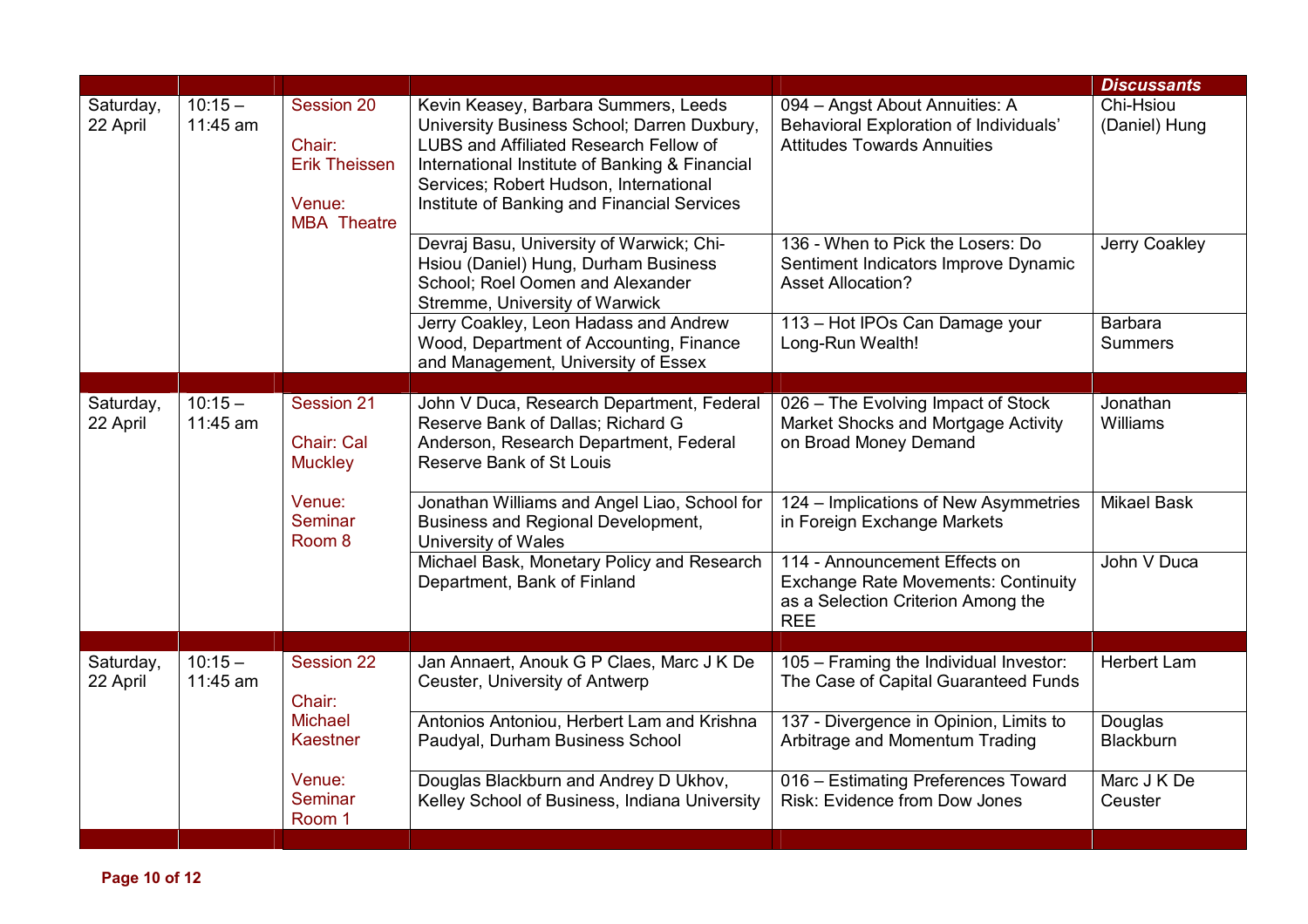|                       |                                                                                                        |                                                                                   |                                                                                                                                      |                                                                                                                                                                            | <b>Discussants</b>                                                                                                                      |
|-----------------------|--------------------------------------------------------------------------------------------------------|-----------------------------------------------------------------------------------|--------------------------------------------------------------------------------------------------------------------------------------|----------------------------------------------------------------------------------------------------------------------------------------------------------------------------|-----------------------------------------------------------------------------------------------------------------------------------------|
| Saturday,<br>22 April | $10:15 -$<br>11:45 am                                                                                  | Session 23<br>Chair:<br>Eleuterio<br>Vallelado                                    | Chienwei Ho, Durham Business School                                                                                                  | 021 - Determinants of Direct<br>Stockholding Behaviour of<br>Younger/Non-Retired and Older/Retired<br>Households in the U S                                                | Itzhak Venezia                                                                                                                          |
|                       |                                                                                                        | González<br>Venue:<br>Seminar                                                     | Zur Shapira, Stern School of Business, New<br>York University; Itzhak Venezia, The Hebrew<br><b>University</b>                       | 135 - On Timing and Herding: Do<br><b>Professional Investors Behave</b><br>Differently than Amateurs?                                                                      | <b>Bernard Ben Sita</b>                                                                                                                 |
|                       |                                                                                                        | Room <sub>2</sub>                                                                 | Bernard Ben Sita, Swedish School of<br><b>Economics and Business Administration</b>                                                  | 128 - The Relationship Between<br>Variance and Trading Intensity                                                                                                           | Chienwei Ho                                                                                                                             |
|                       |                                                                                                        |                                                                                   |                                                                                                                                      |                                                                                                                                                                            |                                                                                                                                         |
| Saturday,<br>22 April | $11:45 -$<br>$1:15$ pm                                                                                 | Session 24<br>Chair:<br><b>Michael Bask</b>                                       | Paolo Colla, Universitá Bocconi; Diego<br>Salzman, CORE, Université catholique de<br>Louvain                                         | 090 - Hopes and Beliefs in Financial<br>Markets: Can Illusions Survive in the<br>Long Run?                                                                                 | James J Choi                                                                                                                            |
|                       |                                                                                                        | Venue:<br><b>MBA</b> Theatre                                                      | K C John Wei, and Jie Zhang, Hong Kong<br>University of Science and Technology                                                       | 099 - The Limits of Arbitrage: Evidence<br>from Fundamental Value-to-Price<br><b>Trading Strategies</b>                                                                    | Paolo Colla                                                                                                                             |
|                       |                                                                                                        |                                                                                   | James J Choi, Yale University and NBER                                                                                               | 110 - Extrapolative Expectations and<br>the Equity Premium                                                                                                                 | Jie Zhang                                                                                                                               |
|                       |                                                                                                        |                                                                                   |                                                                                                                                      |                                                                                                                                                                            |                                                                                                                                         |
| Saturday,<br>22 April | $11:45 -$<br>Session 25<br>$1:15$ pm<br>Chair:<br><b>Alistair Byrne</b><br>Venue:<br>Seminar<br>Room 1 | Paul J Klumpes, Imperial College London;<br>Robert G Walker, University of Sydney | 032 - Disclosure Effectiveness of<br><b>Financial Disclosure Regulations to</b><br>Individual Investors: Evidence from the<br>Field. | Markus C Arnold                                                                                                                                                            |                                                                                                                                         |
|                       |                                                                                                        |                                                                                   |                                                                                                                                      | Markus C Arnold, University of Göttinghen;<br>Eva Ponick and Heike Y Schenk-Mathes,<br>Institute of Management and Economics,<br><b>Clausthal University of Technology</b> | 031 - Groves Mechanism vs Profit<br>Sharing for Corporate Budgeting - and<br><b>Experimental Analysis with Preplay</b><br>Communication |
|                       |                                                                                                        |                                                                                   | Dong Hong and Mitch Warachka, Singapore<br><b>Management University</b>                                                              | 054 - Return Uncertainty and the<br>Appearance of Biases in Expected<br>Returns                                                                                            | Paul J Klumpes                                                                                                                          |
|                       |                                                                                                        |                                                                                   |                                                                                                                                      |                                                                                                                                                                            |                                                                                                                                         |